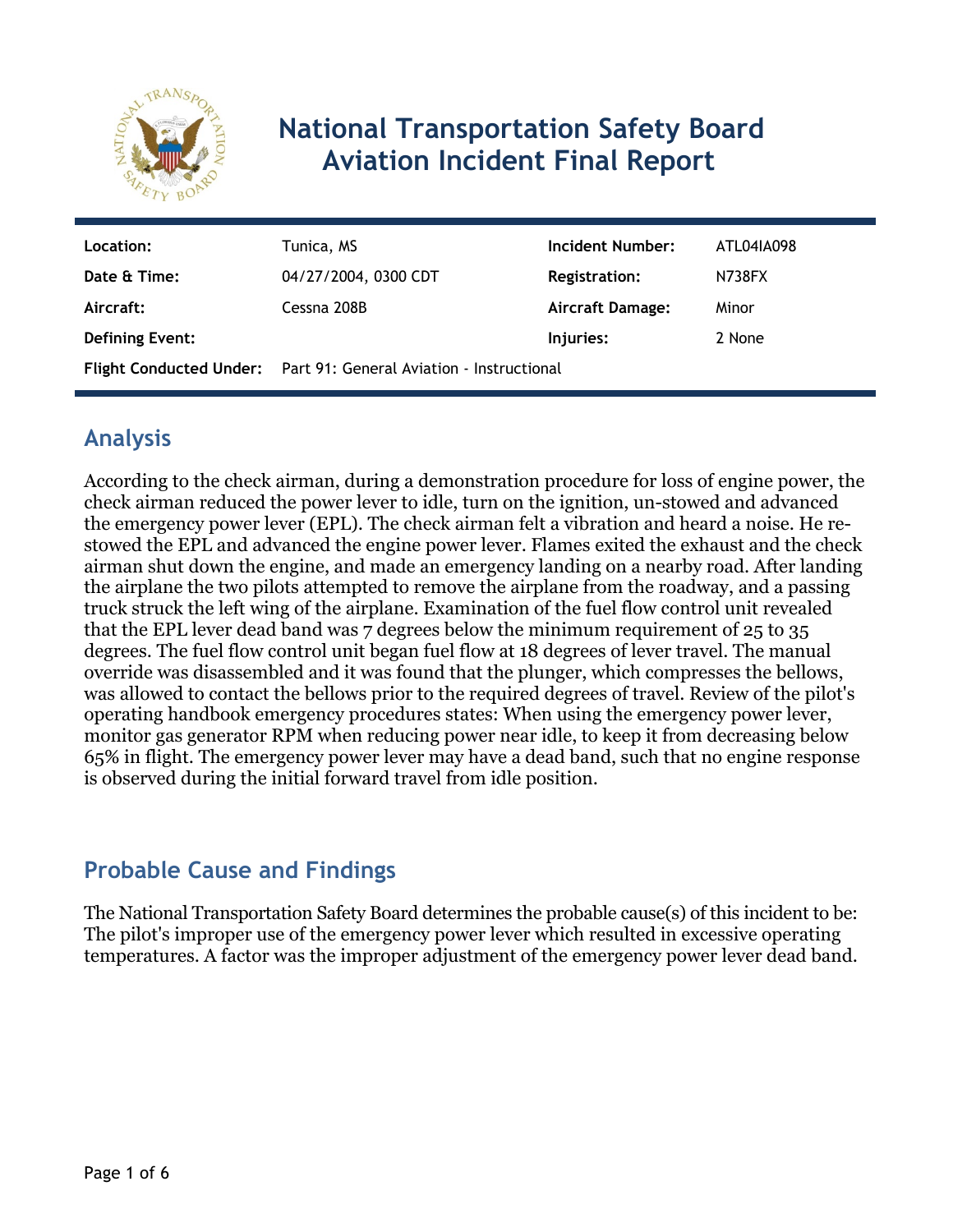#### **Findings**

Occurrence #1: AIRFRAME/COMPONENT/SYSTEM FAILURE/MALFUNCTION Phase of Operation: OTHER

Findings

1. EMERGENCY PROCEDURE - SIMULATED 2. (C) EMERGENCY PROCEDURE - INADEQUATE 3. (C) POWERPLANT CONTROLS - IMPROPER USE OF

4. (F) FUEL SYSTEM,FUEL CONTROL - OUT OF CALIBRATION ----------

Occurrence #2: LOSS OF ENGINE POWER Phase of Operation: OTHER ----------

Occurrence #3: FORCED LANDING Phase of Operation: DESCENT - EMERGENCY ----------

Occurrence #4: ON GROUND/WATER ENCOUNTER WITH TERRAIN/WATER Phase of Operation: EMERGENCY LANDING

Findings 5. TERRAIN CONDITION - ROADWAY/HIGHWAY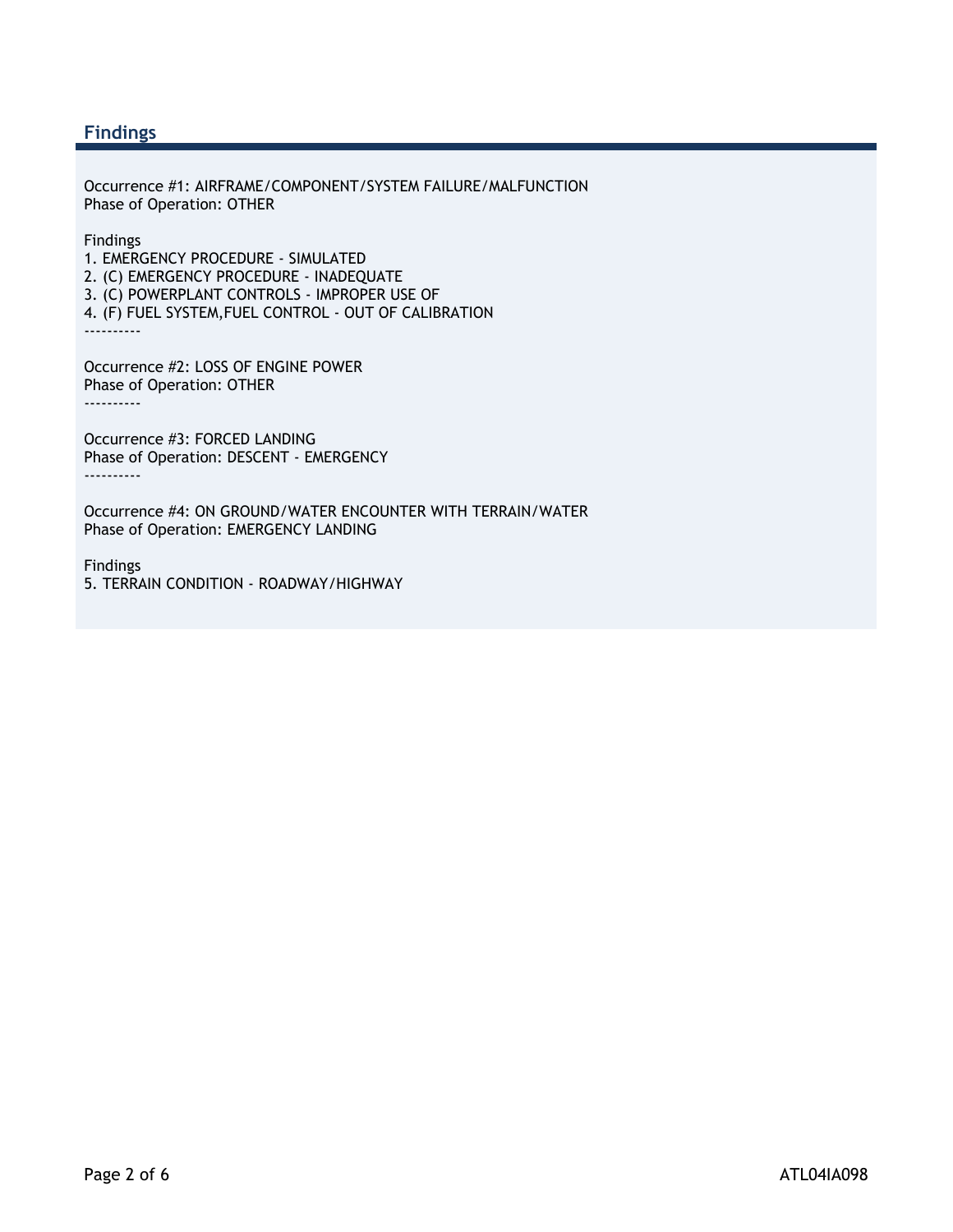### **Factual Information**

On April 27, 2004, at 0300 central daylight time, a Cessna 208B, N738FX, registered to and operated by Federal Express Corporation, made an emergency landing on a road during a training flight near Tunica, Mississippi. The non-scheduled flight was operated under the provisions of Title 14 CFR Part 135 with an instrument flight plan filed. Visual meteorological conditions prevailed at the time of the incident. The airline transport rated check airman, and airline transport rated pilot were uninjured, and the airplane was not damaged. The flight departed Memphis International Airport, Memphis, Tennessee, on April 27, 2004 at 0238.

According to the check airman, during a demonstration procedure for loss of engine power, the check airman reduced the power lever to idle, turned on the ignition, and un-stowed and advanced the emergency power lever (EPL). The check airman felt a vibration and then heard a noise. He re-stowed the EPL and advanced the engine power lever. Flames exited the exhaust and the check airman shut down the engine, and made an emergency landing on a nearby road. After landing the airplane the two pilots attempted to remove the airplane from the roadway, and a passing truck struck the left wing of the airplane.

Examination of the fuel flow control unit revealed that the EPL lever dead band was 7 degrees below the minimum requirement of 25 to 35 degrees. The fuel flow control unit began fuel flow at 18 degrees of lever travel. The manual override was dissembled and it was found that the plunger, which compresses the bellows, was allowed to contact the bellows prior to the required degrees of travel.

In review of the Pratt & Whitney Canada service information letter it states: The Cessna Caravan 208/208B aircraft is equipped with a fuel control incorporating an emergency manual override system which is intended to be used in the event of a loss of Power Lever control due to loss of air pressure to the Fuel Control Unit during flight. The Emergency Power Lever does not duplicate the function of the Power Lever Assembly and should not be used as an optional means of controlling the engine. It must be left in the "Normal" position during all normal engine operation.

Review of the pilot's operating handbook emergency procedures states: When using the emergency power lever, monitor gas generator RPM when reducing power near idle, to keep it from decreasing below 65% in flight. The emergency power lever may have a dead band, such that no engine response is observed during the initial forward travel from idle position.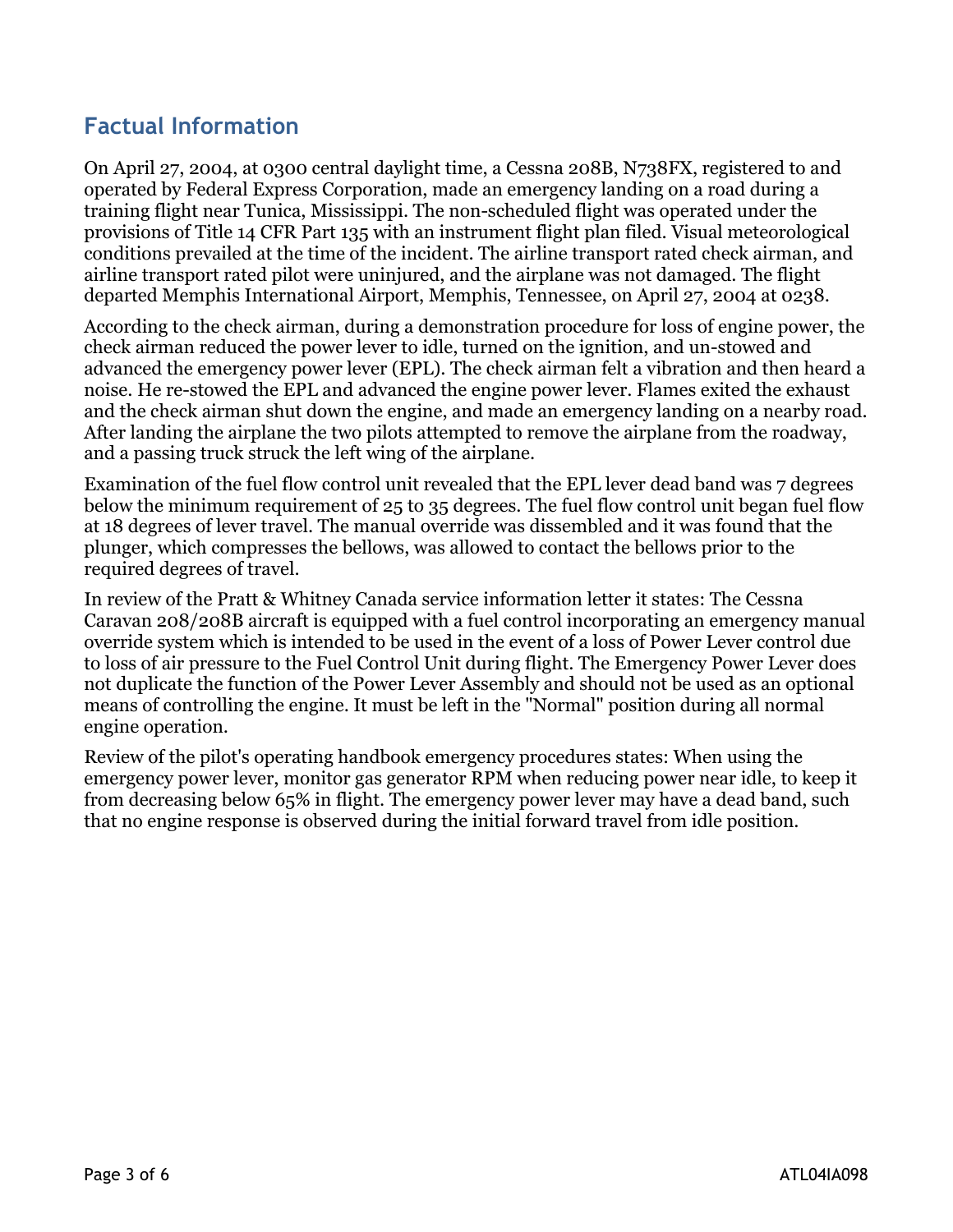#### **Pilot Information**

| Certificate:                     | Age:                              |
|----------------------------------|-----------------------------------|
| Airplane Rating(s):              | Seat Occupied:                    |
| <b>Other Aircraft Rating(s):</b> | <b>Restraint Used:</b>            |
| Instrument Rating(s):            | <b>Second Pilot Present:</b>      |
| Instructor Rating(s):            | <b>Toxicology Performed:</b>      |
| <b>Medical Certification:</b>    | <b>Last Medical Exam:</b>         |
| <b>Occupational Pilot:</b>       | Last Flight Review or Equivalent: |
| <b>Flight Time:</b>              |                                   |

### **Co-Pilot Information**

| Certificate:                     | Age:                              |
|----------------------------------|-----------------------------------|
| Airplane Rating(s):              | Seat Occupied:                    |
| <b>Other Aircraft Rating(s):</b> | <b>Restraint Used:</b>            |
| Instrument Rating(s):            | <b>Second Pilot Present:</b>      |
| Instructor Rating(s):            | <b>Toxicology Performed:</b>      |
| <b>Medical Certification:</b>    | <b>Last Medical Exam:</b>         |
| <b>Occupational Pilot:</b>       | Last Flight Review or Equivalent: |
| <b>Flight Time:</b>              |                                   |

## **Aircraft and Owner/Operator Information**

| Aircraft Manufacturer:            | Cessna                                       | <b>Registration:</b>                  | <b>N738FX</b> |
|-----------------------------------|----------------------------------------------|---------------------------------------|---------------|
| Model/Series:                     | 208B                                         | <b>Aircraft Category:</b>             | Airplane      |
| Year of Manufacture:              |                                              | <b>Amateur Built:</b>                 | <b>No</b>     |
| Airworthiness Certificate:        |                                              | Serial Number:                        |               |
| <b>Landing Gear Type:</b>         |                                              | Seats:                                |               |
| Date/Type of Last Inspection:     |                                              | <b>Certified Max Gross Wt.:</b>       |               |
| Time Since Last Inspection:       |                                              | Engines:                              |               |
| Airframe Total Time:              |                                              | <b>Engine Manufacturer:</b>           |               |
| ELT:                              |                                              | <b>Engine Model/Series:</b>           |               |
| <b>Registered Owner:</b>          |                                              | <b>Rated Power:</b>                   |               |
| Operator:                         | <b>FEDERAL EXPRESS</b><br><b>CORPORATION</b> | Air Carrier Operating<br>Certificate: | None          |
| <b>Operator Does Business As:</b> | <b>FEDERAL EXPRESS</b><br><b>CORPORATION</b> | <b>Operator Designator Code:</b>      |               |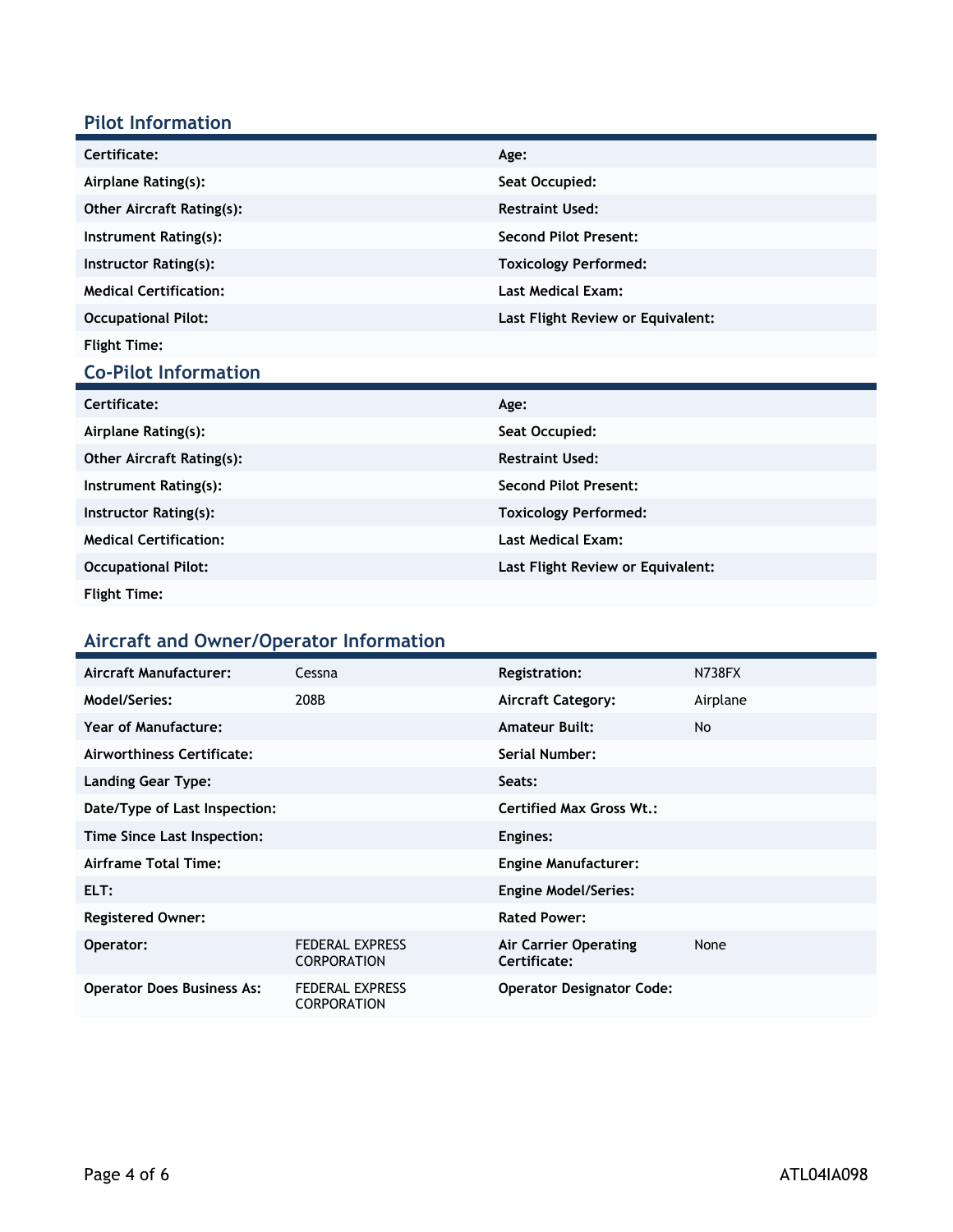#### **Meteorological Information and Flight Plan**

| <b>Conditions at Accident Site:</b>     | <b>Visual Conditions</b> | <b>Condition of Light:</b>        |            |
|-----------------------------------------|--------------------------|-----------------------------------|------------|
| <b>Observation Facility, Elevation:</b> | <b>MEM</b>               | <b>Observation Time:</b>          | 0252       |
| Distance from Accident Site:            |                          | Direction from Accident Site:     |            |
| <b>Lowest Cloud Condition:</b>          | Scattered / 9000 ft agl  | <b>Temperature/Dew Point:</b>     | 16°C / 6°C |
| Lowest Ceiling:                         |                          | Visibility                        | 10 Miles   |
| Wind Speed/Gusts, Direction:            |                          | Visibility (RVR):                 |            |
| <b>Altimeter Setting:</b>               | 30.12 inches Hg          | Visibility (RVV):                 |            |
| <b>Precipitation and Obscuration:</b>   |                          |                                   |            |
| <b>Departure Point:</b>                 | MEMPHIS, TN (MEM)        | <b>Type of Flight Plan Filed:</b> |            |
| Destination:                            |                          | <b>Type of Clearance:</b>         |            |
| <b>Departure Time:</b>                  | 0238 CDT                 | Type of Airspace:                 |            |
|                                         |                          |                                   |            |

### **Wreckage and Impact Information**

| Crew Injuries:          | 2 None | <b>Aircraft Damage:</b>    | Minor                 |
|-------------------------|--------|----------------------------|-----------------------|
| Passenger Injuries:     | N/A    | <b>Aircraft Fire:</b>      |                       |
| <b>Ground Injuries:</b> | N/A    | <b>Aircraft Explosion:</b> |                       |
| Total Injuries:         | 2 None | Latitude, Longitude;       | 35.042222, -89.976667 |

#### **Administrative Information**

| Investigator In Charge (IIC):            | Eric H Alleyne                                                                                                                                                                                                                                                                                                                                     | <b>Adopted Date:</b> | 07/07/2005 |
|------------------------------------------|----------------------------------------------------------------------------------------------------------------------------------------------------------------------------------------------------------------------------------------------------------------------------------------------------------------------------------------------------|----------------------|------------|
| <b>Additional Participating Persons:</b> | Jacob Corbitt; Jackson FSDO                                                                                                                                                                                                                                                                                                                        |                      |            |
| <b>Publish Date:</b>                     |                                                                                                                                                                                                                                                                                                                                                    |                      |            |
| <b>Investigation Docket:</b>             | NTSB accident and incident dockets serve as permanent archival information for the NTSB's<br>investigations. Dockets released prior to June 1, 2009 are publicly available from the NTSB's<br>Record Management Division at pubing@ntsb.gov, or at 800-877-6799. Dockets released after<br>this date are available at http://dms.ntsb.gov/pubdms/. |                      |            |